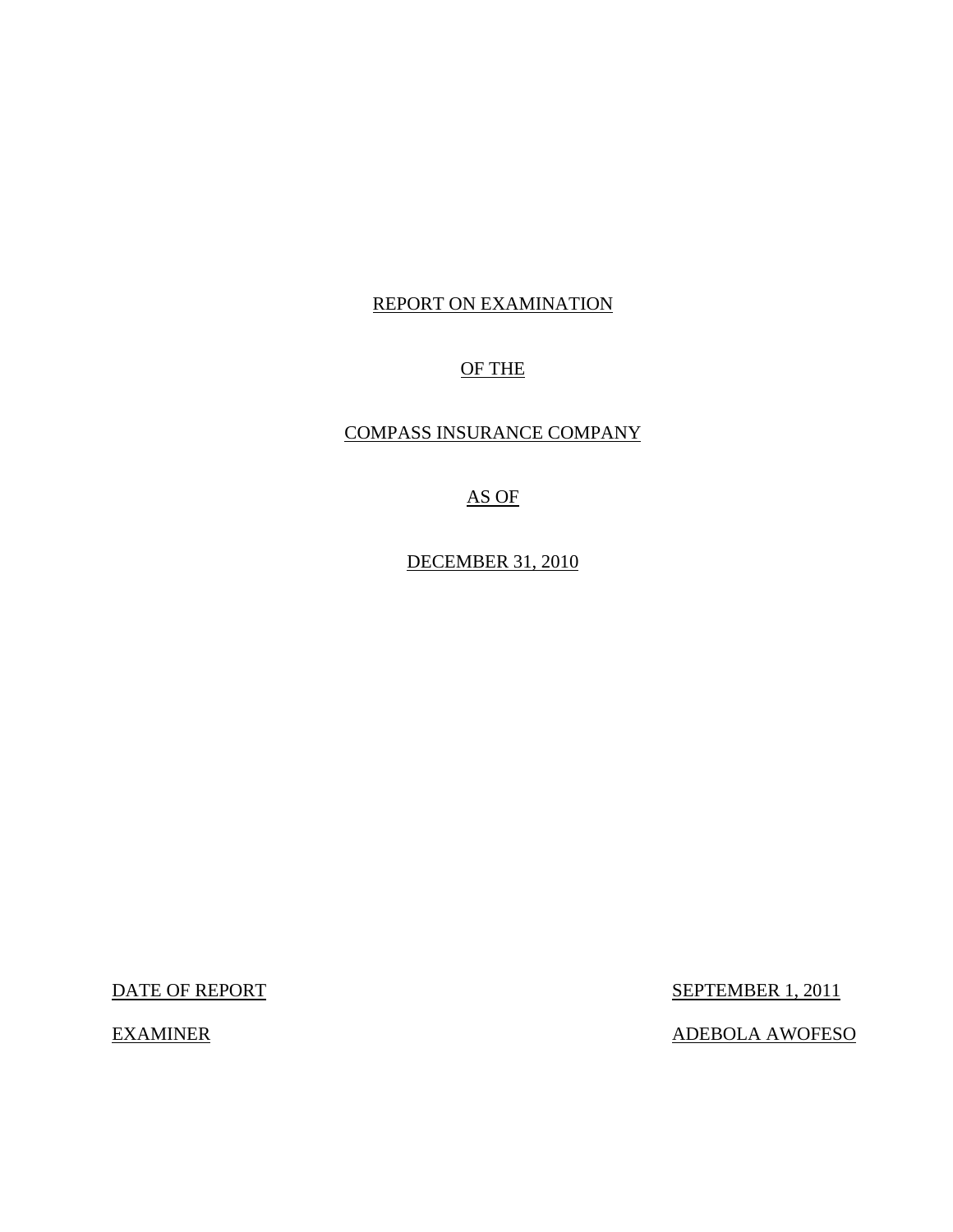# TABLE OF CONTENTS

# ITEM NO. PAGE NO.

| 1. | Scope of examination                                                                                                                                             | $\overline{2}$             |
|----|------------------------------------------------------------------------------------------------------------------------------------------------------------------|----------------------------|
| 2. | Description of Company                                                                                                                                           | 3                          |
|    | A. Management<br>B. Territory and plan of operation<br>C. Reinsurance<br>D. Holding company system<br>E. Significant operating ratios<br>F. Accounts and records | 4<br>5<br>6<br>6<br>8<br>8 |
| 3. | <b>Financial statements</b>                                                                                                                                      | 10                         |
|    | A. Balance sheet<br>B. Statement of income                                                                                                                       | 10<br>12                   |
| 4. | Losses and loss adjustment expenses                                                                                                                              | 13                         |
| 5. | Loss portfolio transfer                                                                                                                                          | 13                         |
| 6. | Compliance with prior report on examination                                                                                                                      | 14                         |
| 7. | Summary of comments and recommendations                                                                                                                          | 15                         |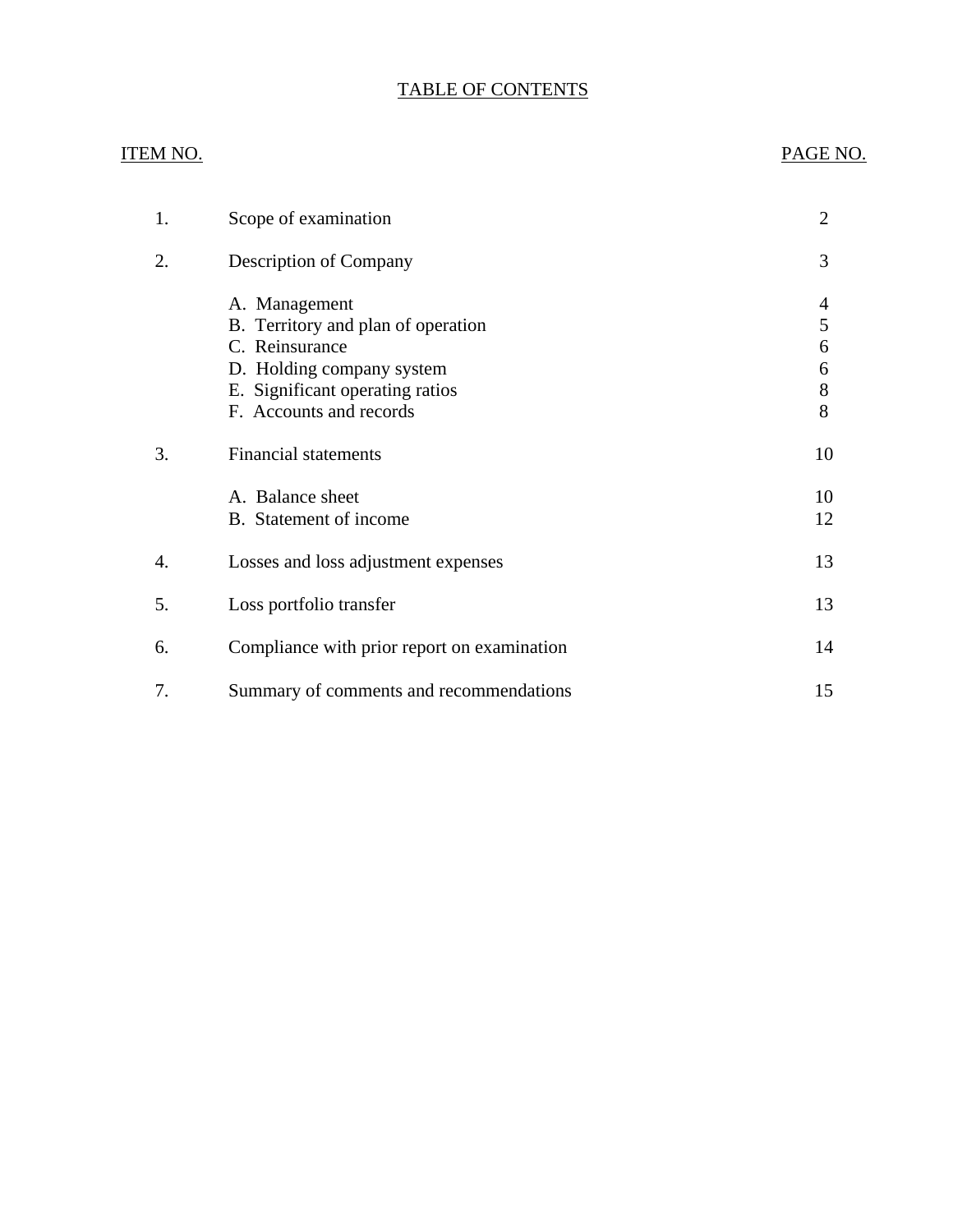

Andrew M. Cuomo Benjamin M. Lawsky Governor Superintendent and Superintendent Superintendent Superintendent Superintendent Superintendent Superintendent

September 1, 2011

Honorable Benjamin M. Lawsky Superintendent of Financial Services Albany, New York 12257

Sir:

Pursuant to the requirements of the New York Insurance Law, and in compliance with the instructions contained in Appointment Number 30704 dated April 11, 2011, attached hereto, I have made an examination into the condition and affairs of Compass Insurance Company as of December 31, 2010, and submit the following report thereon.

Wherever the designation "the Company" appears herein without qualification, it should be understood to indicate Compass Insurance Company.

Wherever the term "Department" appears herein without qualification, they should be understood to mean the New York State Department of Financial Services.

The examination was conducted at the Company's administrative office located at 9277 Centre Pointe Drive, West Chester, Ohio 45069.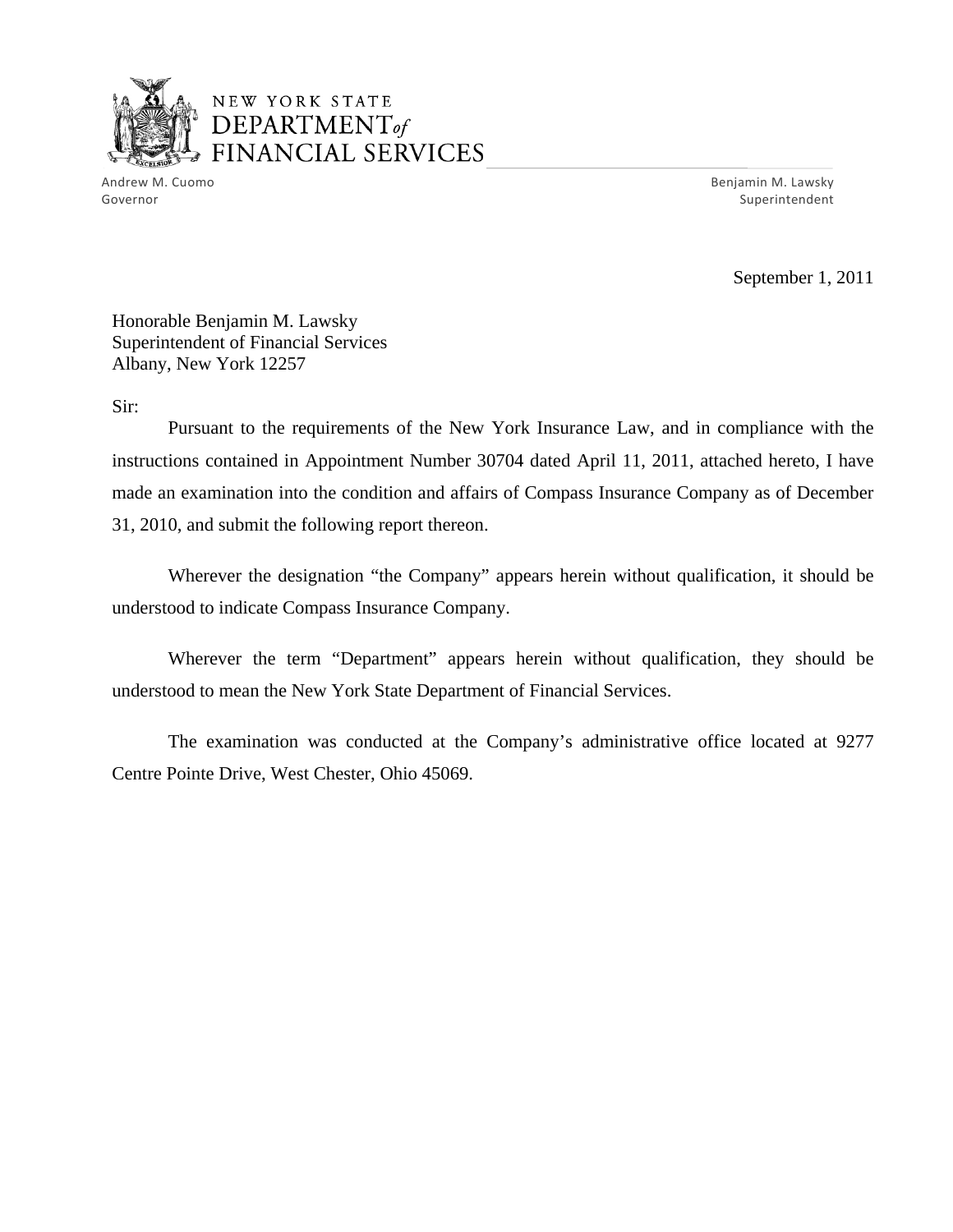#### 1. SCOPE OF EXAMINATION

<span id="page-3-0"></span>The Department has performed a multi-state examination of Compass Insurance Company. The previous examination was conducted as of December 31, 2005. This examination covered the five-year period from January 1, 2006 through December 31, 2010. Transactions occurring subsequent to this period were reviewed where deemed appropriate by the examiner.

This examination was conducted in accordance with the National Association of Insurance Commissioners ("NAIC") Financial Condition Examiners Handbook ("Handbook"), which requires that we plan and perform the examination to evaluate the financial condition and identify prospective risks of the Company by obtaining information about the Company including corporate governance, identifying and assessing inherent risks within the Company and evaluating system controls and procedures used to mitigate those risks. This examination also includes assessing the principles used and significant estimates made by management, as well as evaluating the overall financial statement presentation, management's compliance with Statutory Accounting Principles and annual statement instructions when applicable to domestic state regulations.

All financially significant accounts and activities of the Company were considered in accordance with the risk-focused examination process. The examiners also relied upon audit work performed by the Company's independent public accountants when appropriate.

This examination report includes a summary of significant findings for the following items as called for in the Handbook:

> Significant subsequent events Company history Corporate records Management and control Fidelity bonds and other insurance Pensions, stock ownership and insurance plans Territory and plan of operation Growth of Company Loss experience Reinsurance Accounts and records Statutory deposits Financial statements Summary of recommendations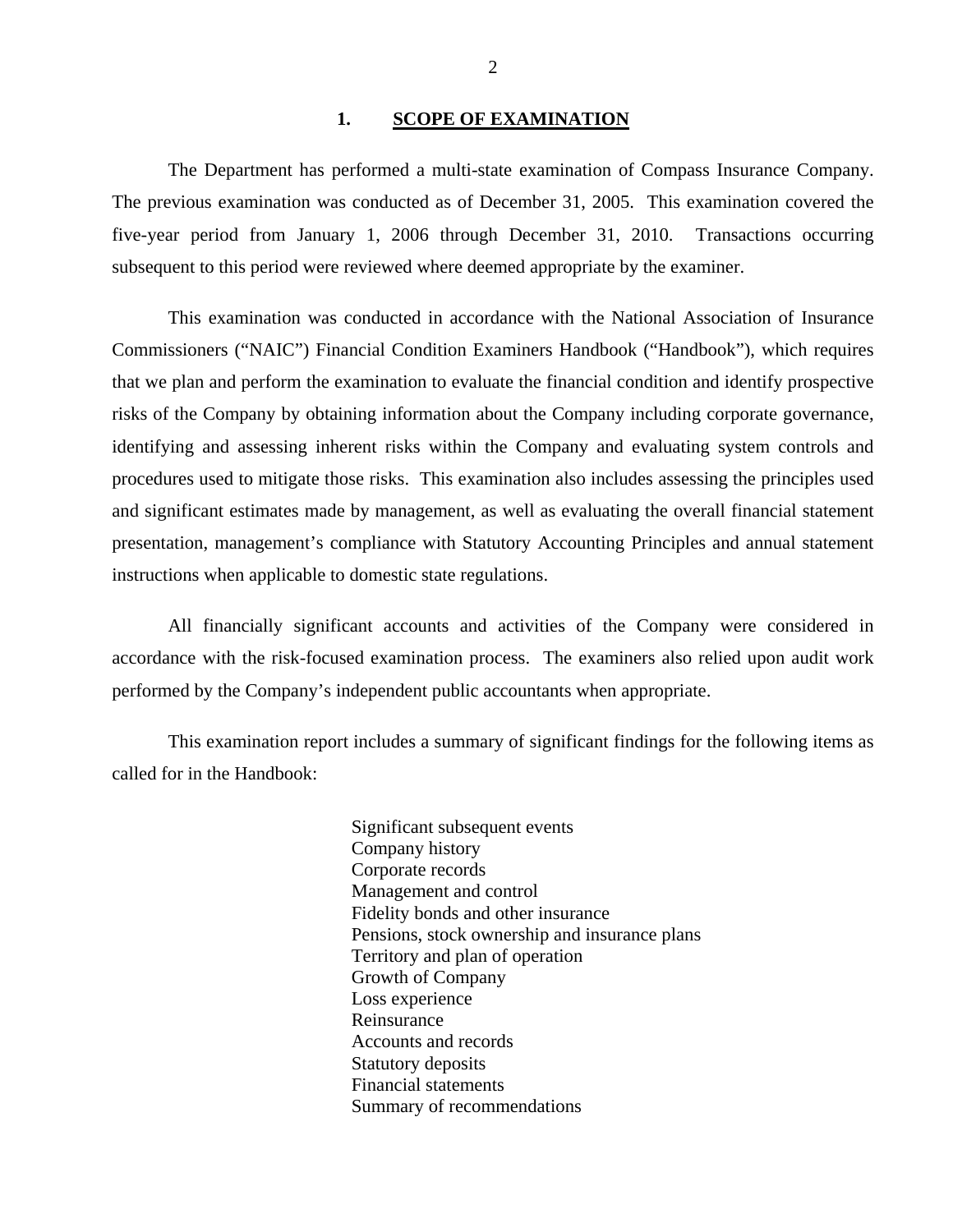<span id="page-4-0"></span>A review was also made to ascertain what action was taken by the Company with regard to comments and recommendations contained in the prior report on examination.

This report on examination is confined to financial statements and comments on those matters that involve departures from laws, regulations or rules, or that are deemed to require explanation or description.

#### **2. DESCRIPTION OF COMPANY**

The Company was incorporated on March 6, 1968, under the laws of the State of New York and licensed December 22, 1969. Business was conducted under the name Medallion Insurance Company until July 19, 1971, when the current name of Compass Insurance Company was adopted. The Company discontinued writing new and renewal business in June 1984, and subject to the provisions of Section 1203 of the New York Insurance Law, must obtain prior approval of the Superintendent of Insurance before it can resume doing any insurance business.

In March 1980, the ultimate parent of the Company was Armco, Inc. After various relocations within the Armco, Inc. holding company system, Northwestern National Insurance Company ("NNIC") eventually became the immediate parent of the Company in January 1985.

In August 1999, with the Department's approval, the Company's former ultimate parent, Armco, Inc., merged with AK Steel Holding Corporation and AK Steel Corporation. Pursuant to the merger agreement, the surviving corporation was AK Steel Corporation. AK Steel Holding Corporation became the Company's ultimate parent.

In September 1999, the Company reduced its capital from \$1,696,800 consisting of 169,680 shares with a par value of \$10.00 per share to \$1,253,480 consisting of 125,348 shares with a par value of \$10 per share pursuant to a stock redemption agreement with its immediate parent, Northwestern National Insurance Company. The Company also amended its charter pursuant to the provisions of Section 1206 of the New York Insurance Law to reduce the number of its outstanding shares. The stock redemption agreement and charter amendment were approved by the Department on September 9, 1999.

As of December 31, 2010, capital paid in was \$1,253,480 consisting of 125,348 shares of common stock at \$10 par value per share. Gross paid in and contributed surplus was \$34,120,175. Gross paid in and contributed surplus did not change during the examination period.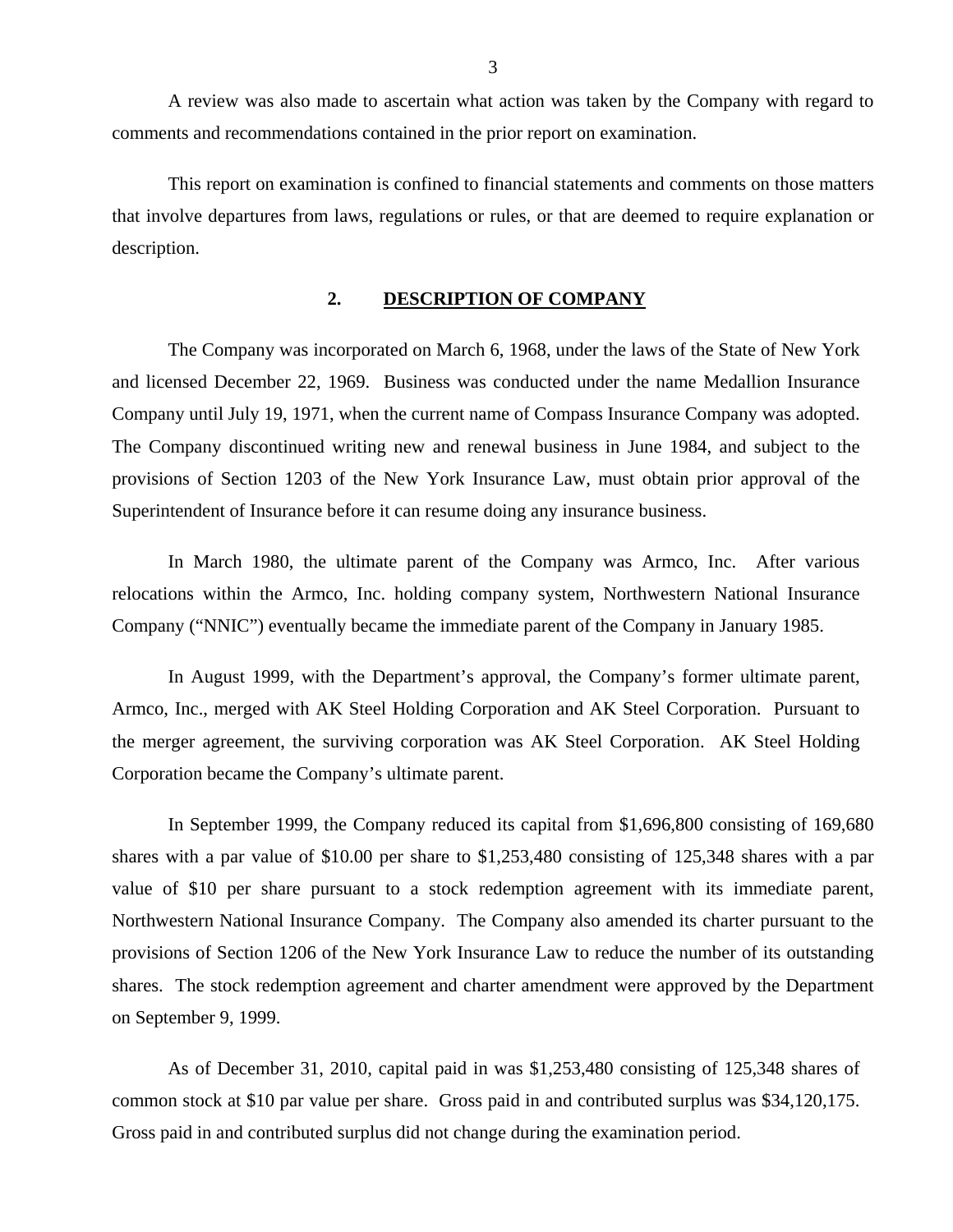A. Management

Pursuant to the Company's charter and by-laws, management of the Company is vested in a board of directors consisting of not less than seven members. At December 31, 2010, the board of directors was comprised of the following seven members:

| Name and Residence                            | <b>Principal Business Affiliation</b>   |
|-----------------------------------------------|-----------------------------------------|
| Ernest Joseph Blache, Jr.                     | President & Chief Executive Officer,    |
| West Chester, OH                              | Compass Insurance Company               |
| Hugh Williamson Greene, Jr.<br>Maineville, OH | Consultant (Claims)                     |
| Patricia Suzanne Henson                       | Reinsurance Accounting Manager,         |
| Maineville, OH                                | Northwestern National Insurance Company |
| Douglas Otto Mitterholzer                     | Assistant Treasurer,                    |
| Springboro, OH                                | <b>AK Steel Corporation</b>             |
| Richard Herman Pluschau                       | President,                              |
| Dix Hills, NY                                 | <b>Pluschau Consultants</b>             |
| Gary Mark Sussman                             | Vice President and Treasurer,           |
| Miamisburg, OH                                | <b>Compass Insurance Company</b>        |
| <b>Alwin Helmot Thiemke</b>                   | Vice President,                         |
| East Amherst, NY                              | <b>Decorative Solid Surfaces</b>        |

A review of the minutes of the board of directors' meetings held during the examination period indicated that the meetings were generally well attended and each board member has an acceptable record of attendance.

As of December 31, 2010, the principal officers of the Company were as follows:

Name Title

| Ernest J. Blache Jr. | President |
|----------------------|-----------|
| Amy K. Collins       | Secretary |
| Gray M. Sussman      | Treasurer |

President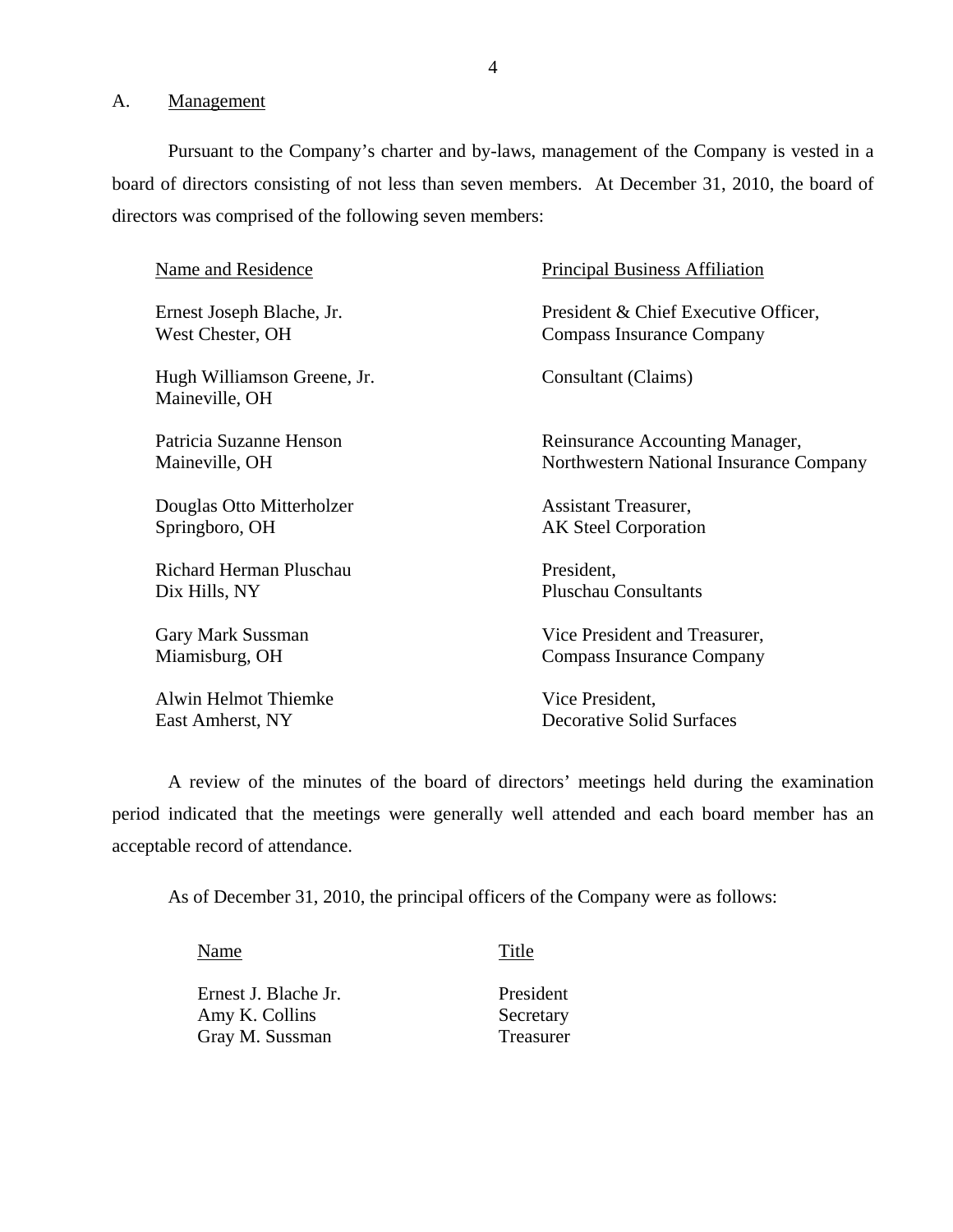#### B. Territory and Plan of Operation

The Company is licensed to write business in the following twenty-one states:

| Alabama   | Nevada        | Pennsylvania   |
|-----------|---------------|----------------|
| Arkansas  | New Hampshire | South Carolina |
| Georgia   | New York      | South Dakota   |
| Iowa      | North Dakota  | Texas          |
| Louisiana | Ohio          | Virginia       |
| Minnesota | Oklahoma      | West Virginia  |
| Nebraska  | Oregon        | Wisconsin      |

As of the examination date, the Company was authorized to transact the kinds of insurance as defined in the following numbered paragraphs of Section 1113(a) of the New York Insurance Law:

| <u>Paragraph</u> | Line of Business                               |
|------------------|------------------------------------------------|
| 3                | Accident & health                              |
| 4                | Fire                                           |
| 5                | Miscellaneous property                         |
| 6                | Water damage                                   |
| 7                | Burglary and theft                             |
| 8                | Glass                                          |
| 9                | Boiler and machinery                           |
| 10               | Elevator                                       |
| 11               | Animal                                         |
| 12               | Collision                                      |
| 13               | Personal injury liability                      |
| 14               | Property damage liability                      |
| 15               | Workers' compensation and employers' liability |
| 16               | Fidelity and surety                            |
| 17               | Credit                                         |
| 19               | Motor vehicle and aircraft physical damage     |
| 20               | Marine and inland marine                       |
| 21               | Marine protection and indemnity                |
|                  |                                                |

The Company is also empowered to transact such worker's compensation business as may be incident to coverages contemplated under paragraphs 20 and 21 of Section 1113(a) of the New York Insurance Law, including insurances described in the Longshoremen's and Harbor Worker's Compensation Act (Public Law No. 803, 69<sup>th</sup> Congress as amended; 33 USC Section 901 et seq. as amended).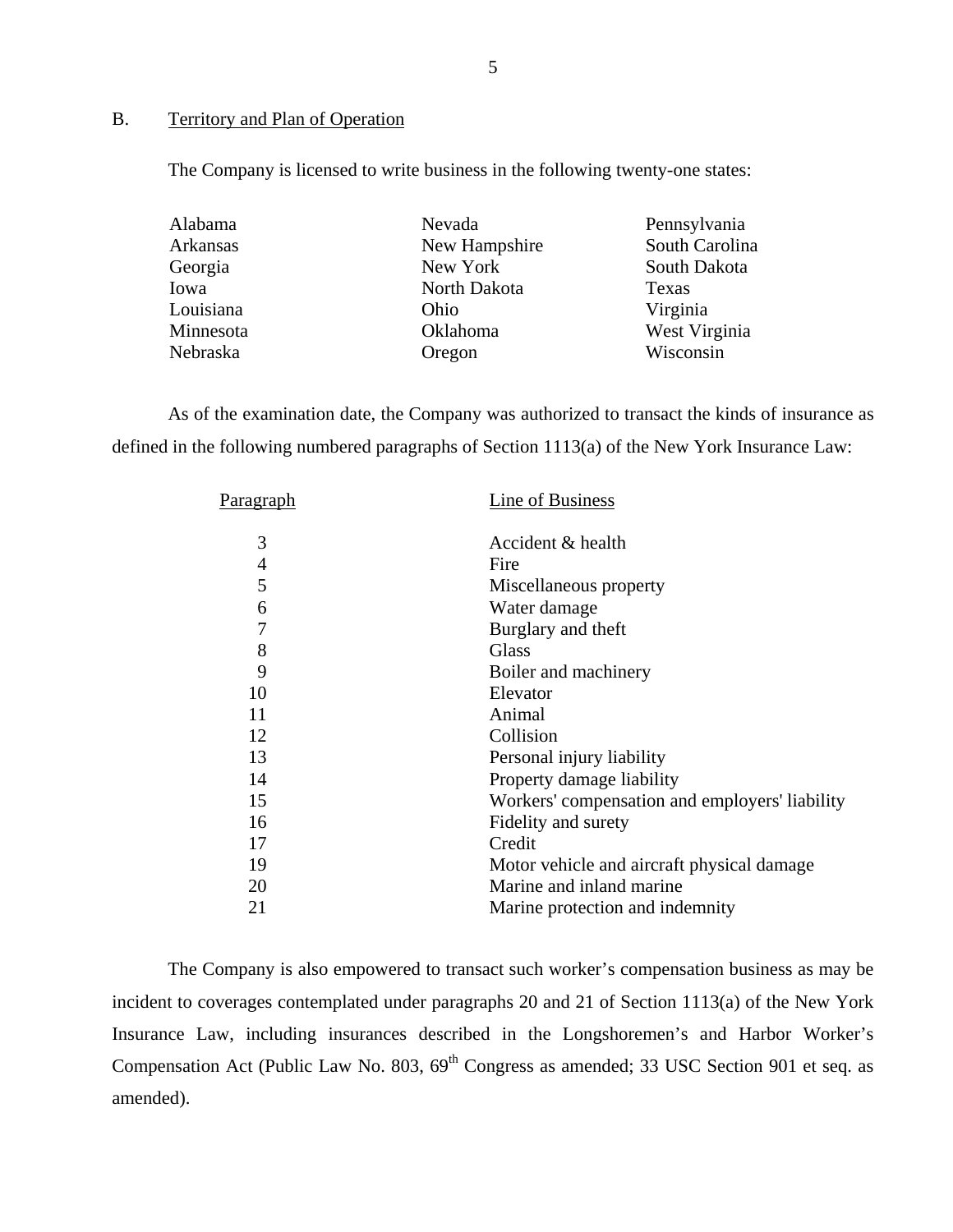<span id="page-7-0"></span>Based on the lines of business for which the Company is licensed and the Company's current capital structure, and pursuant to the requirements of Articles 13 and 41 of the New York Insurance Law, the Company is required to maintain a minimum surplus to policyholders in the amount of \$2,200,000.

The Company discontinued writing new and renewal business in June 1984, and subject to the provisions of Section 1203 of the New York Insurance Law, must obtain prior approval of the Superintendent of Insurance before it can resume doing any insurance business. There are no policies in force on the Company's books.

During the period prior to cessation of premium writings in 1984, The Company was a direct writer of all lines of property and casualty insurance, primarily for large commercial insureds. The Company also engaged in the assumption of business from Northwestern National Insurance Company and participated with other affiliates in inter-company pools. The pooling agreement was terminated in 1990.

### C. Reinsurance

As of December 31, 2010, the Company had no reinsurance coverage in effect.

### D. Holding Company System

The Company is a wholly owned subsidiary of Northwestern National Insurance Company (Wisconsin), which is a wholly owned subsidiary of Armco Insurance Group, Inc. (Delaware), which is ultimately owned by AK Steel Holding Corporation (Delaware).

A review of the holding company registration statements filed with this Department indicated that such filings were complete and were filed in a timely manner pursuant to Article 15 of the New York Insurance Law and Department Regulation 52.

The following is a chart of the holding company system at December 31, 2010: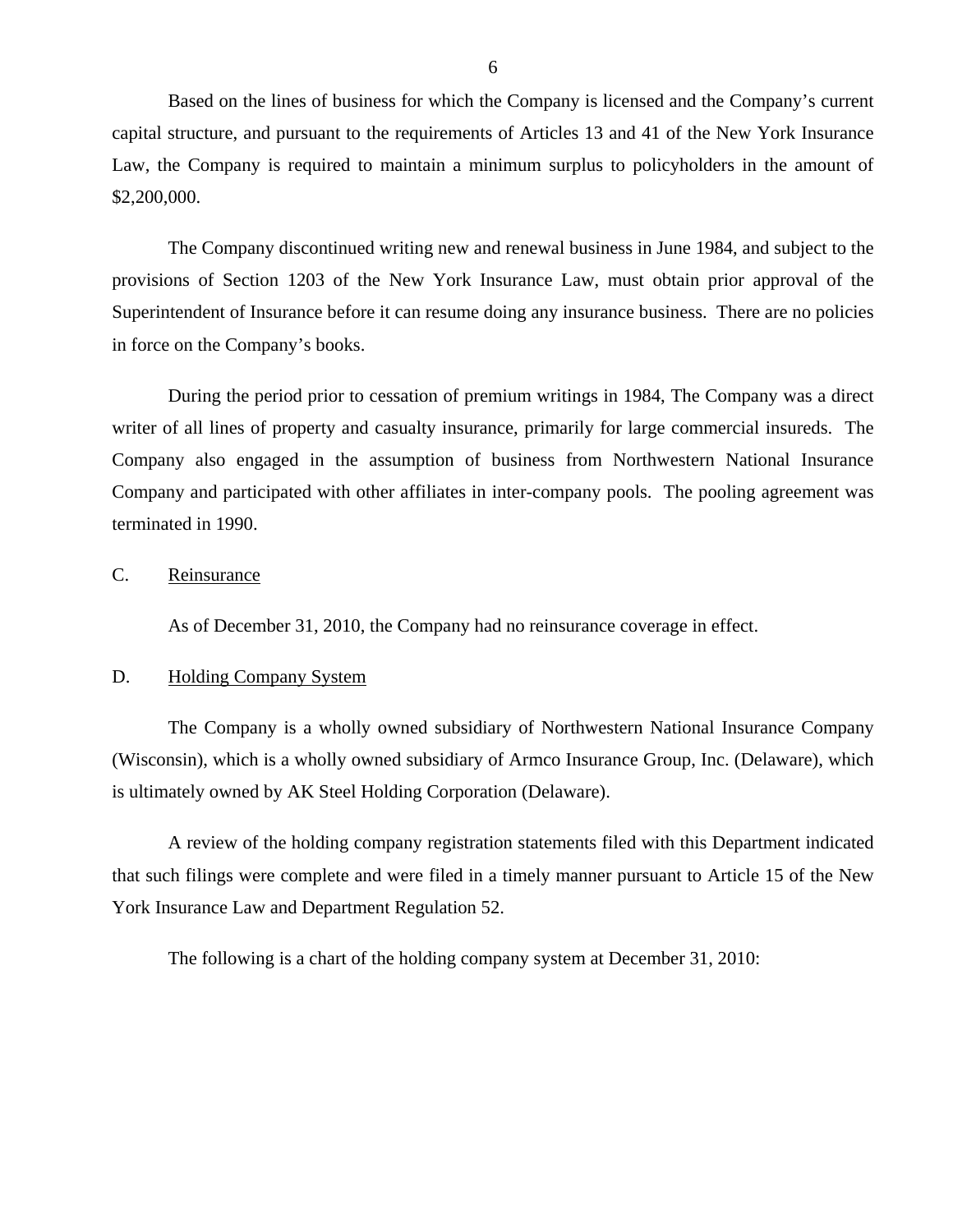

At December 31, 2010, the Company was party to the following agreements with other members of its holding company system:

#### (a) Management Services Agreement

Effective October 1, 1999, the Company entered into a management services agreement with its immediate parent, Northwestern National Insurance Company. Pursuant to the agreement, NNIC is to act for the Company in matters relating to the administration of its run-off insurance and reinsurance business. The Company has no employees. The nature and extent of services to be provided by NNIC are mutually agreed to from time to time and may include every aspect of operating an insurance business. Compass Insurance Company has ultimate authority in making decisions regarding the run-off of its business. NNIC's compensation is based on actual costs of providing the administrative services per the service agreement.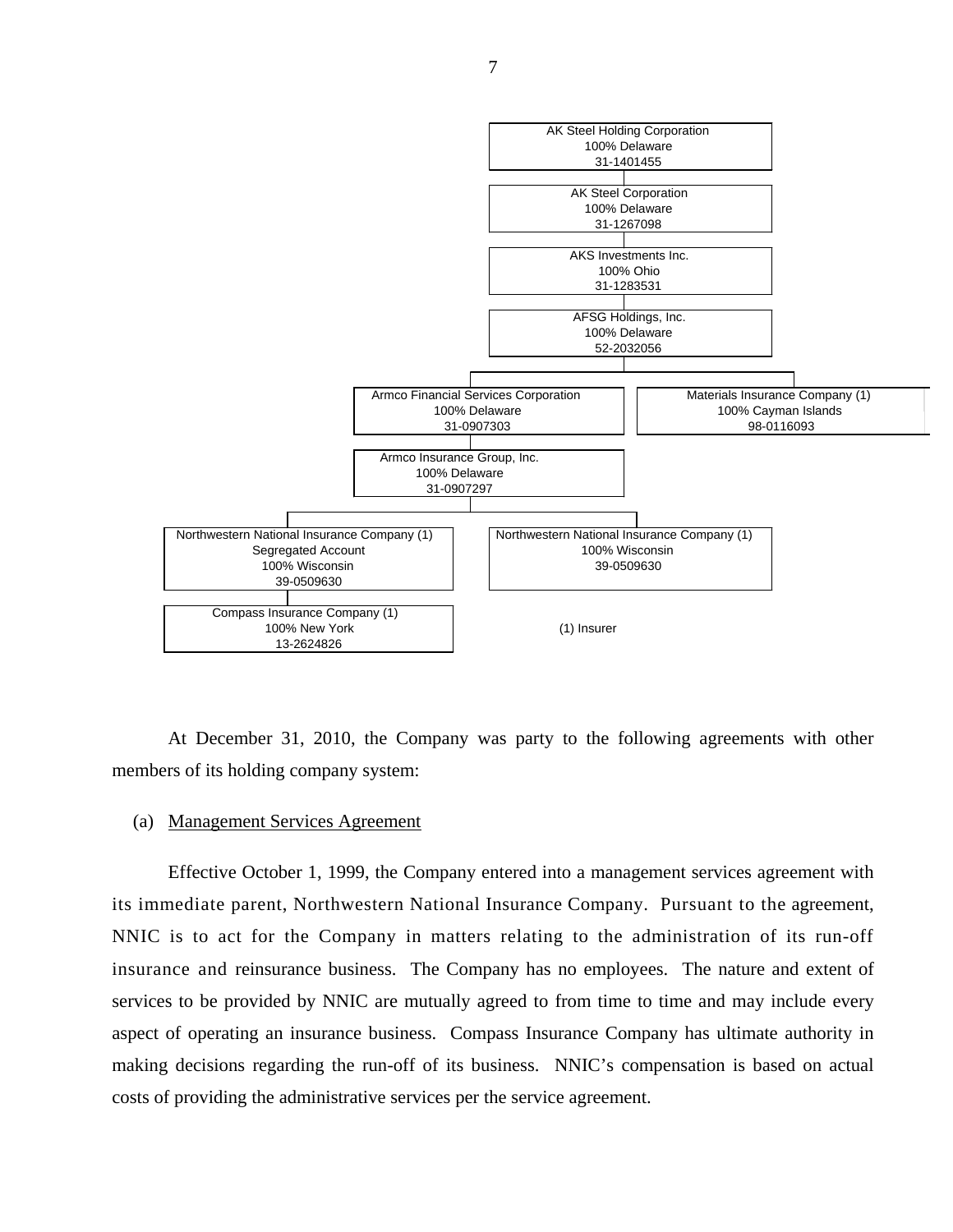#### <span id="page-9-0"></span>(b) Tax Sharing Agreement

Effective October 1, 1999, Compass Insurance Company entered into a tax allocation agreement with AK Steel Holding Corporation, its ultimate parent, whereby the companies file a consolidated federal income tax return. The tax agreement appears to be in compliance with the provisions of Department Circular letter No. 33 (1979) regarding the establishment of a tax escrow account.

#### E. Significant Operating Ratios

The following ratios have been computed as of December 31, 2010, based upon the results of this examination:

| Net premiums written to surplus as regards policyholders                               | N/A |
|----------------------------------------------------------------------------------------|-----|
| Liabilities to liquid assets (cash and invested assets less investments in affiliates) | 10% |
| Premiums in course of collection to surplus as regards policyholders                   | N/A |

The second ratio falls within the benchmark range set forth in the Insurance Regulatory Information System ("IRIS") of the National Association of Insurance Commissioners.

The premium based IRIS ratios and the underwriting ratios are not presented since the Company has been in run-off since 1984.

#### F. Accounts and Records

#### Custodian Agreement

Effective November 6, 2009, National City Bank, the Company's prior custodian, merged with the PNC Bank, with the latter being the surviving bank. The custodial agreement provided for examination review references National City Bank, which no longer exists, as the custodian.

It is recommended that the Company amend the custodial agreement to reflect PNC Bank, N.A. as its current custodian.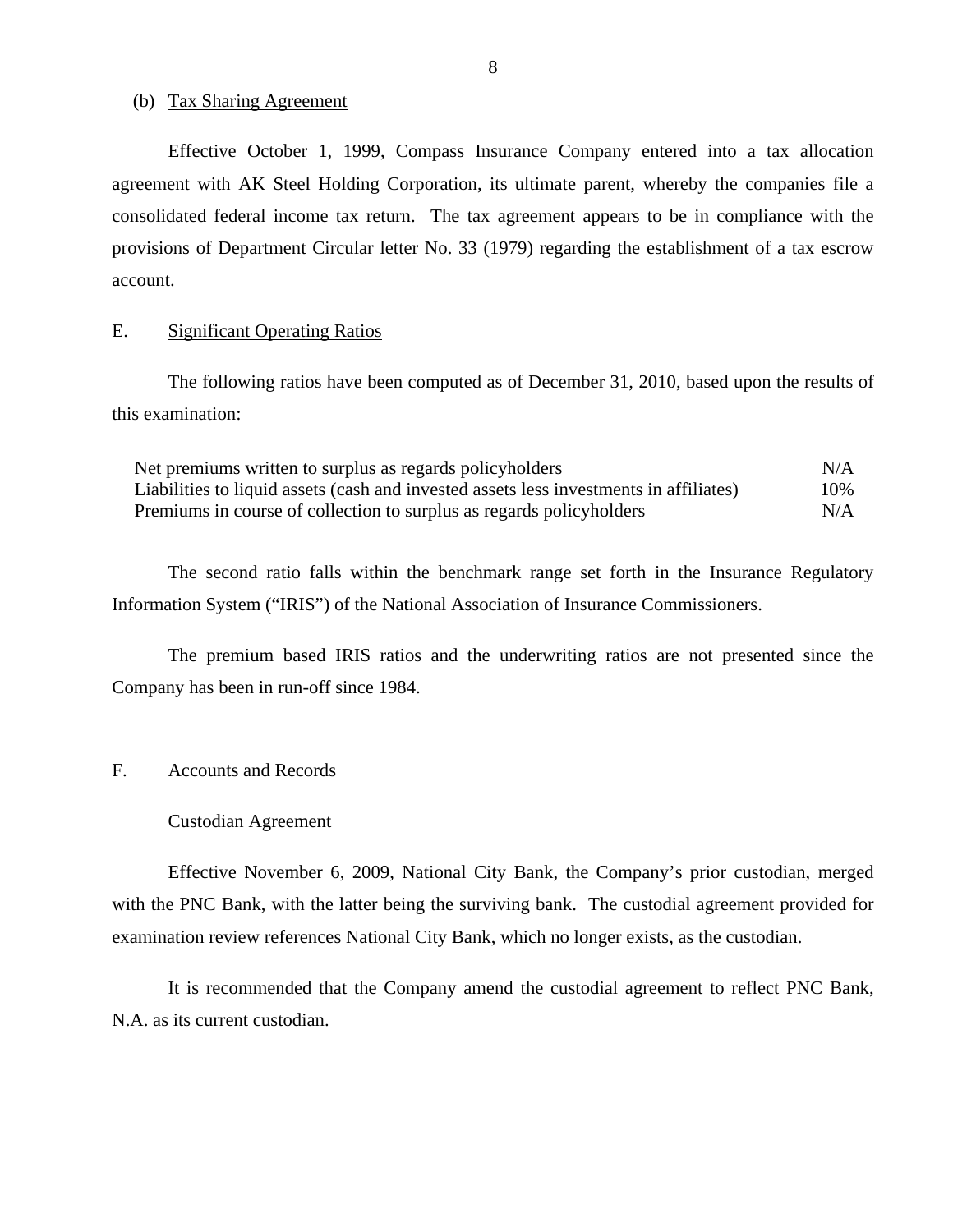#### Investment Management Agreement

The investment management agreement provided for examination review references National City Bank, which no longer exists, as the manager. The investment management agreement should be updated to reflect the current investment management company.

It is recommended that the Company amend the investment management agreement to reflect PNC Bank, N.A. as its current investment management company.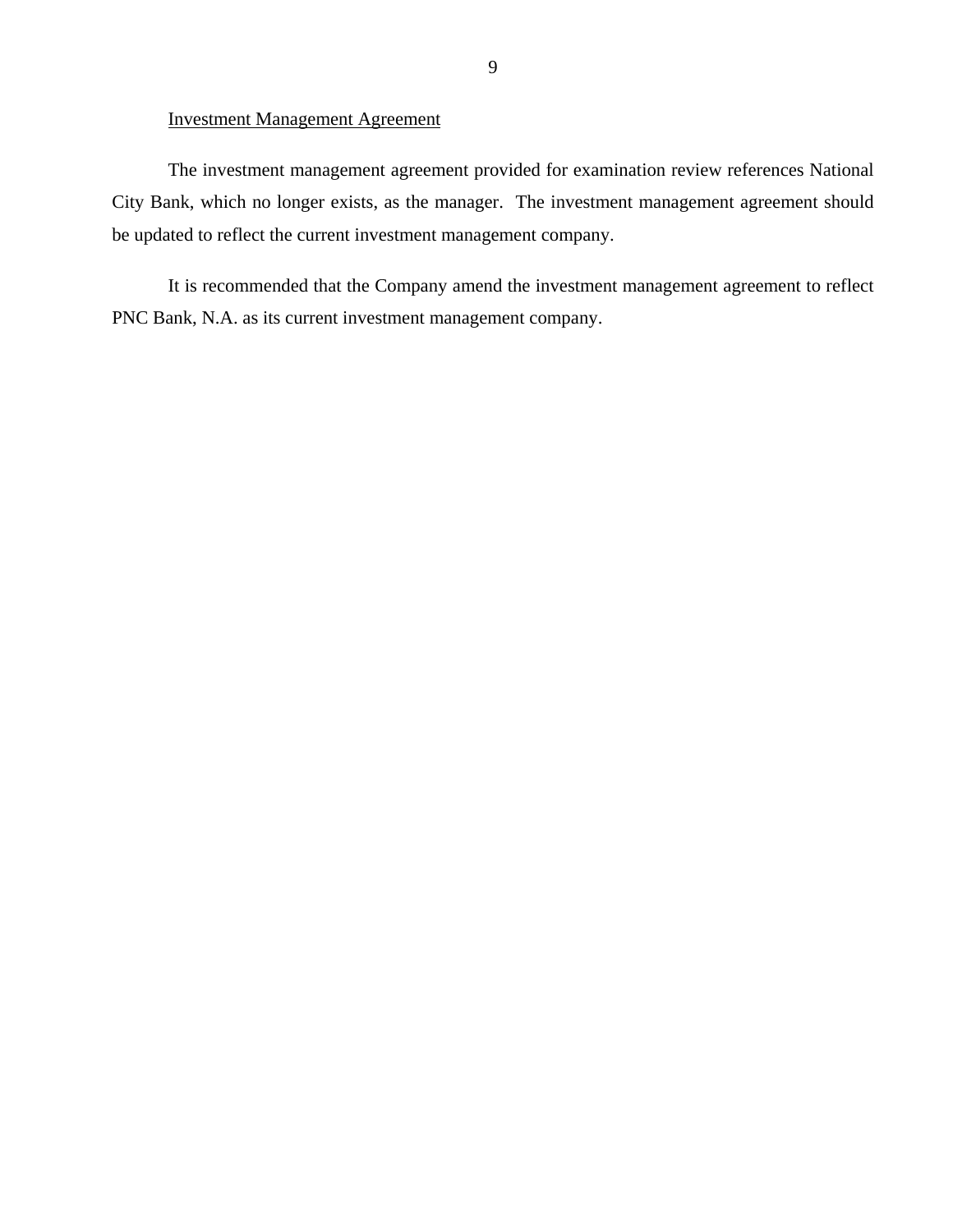# **3. FINANCIAL STATEMENTS**

# A Balance Sheet

The following shows the assets, liabilities and surplus as regards policyholders as of December 31, 2010 as determined by this examination and as reported by the Company:

| Assets                                            | Assets       | Assets Not<br>Admitted | Net Admitted<br>Assets |
|---------------------------------------------------|--------------|------------------------|------------------------|
| <b>Bonds</b>                                      | \$12,475,988 | \$<br>$\theta$         | \$12,475,988           |
| Cash, cash equivalents and short-term investments | 1,243,924    | $\theta$               | 1,243,924              |
| Investment income due and accrued                 | 189,717      | 0                      | 189,717                |
| Amounts recoverable from reinsurers               | 60,772       | 60,772                 |                        |
| <b>Loss Portfolio Transfer</b>                    | 100,249      |                        | 100,249                |
| Total assets                                      | \$14,070,649 | \$60.772               | \$14,009,877           |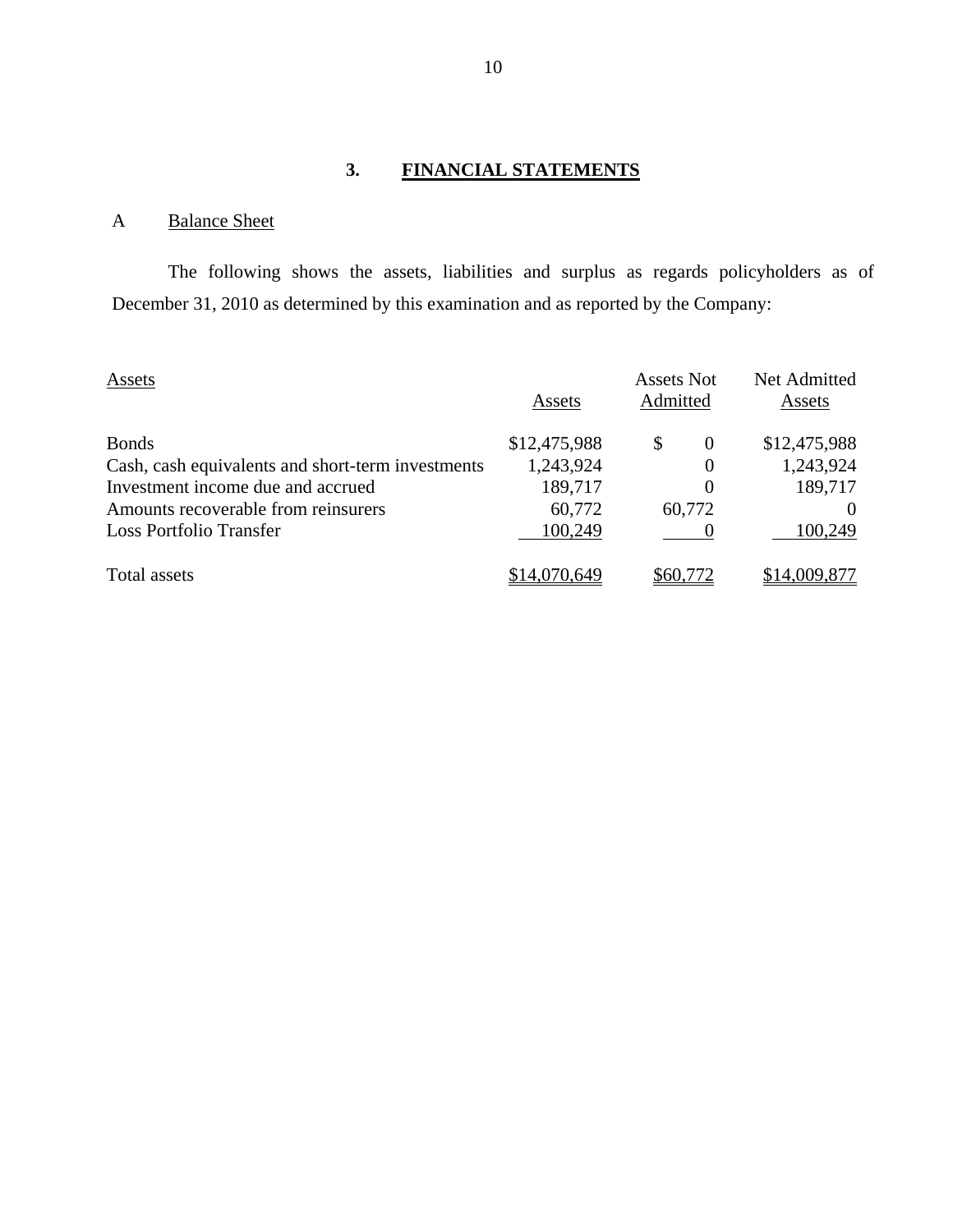# Liabilities, Surplus and Other Funds

#### Liabilities

| Losses and loss adjustment expenses<br>Other expenses (excluding taxes, licenses and fees)<br>Funds held by company under reinsurance treaties<br>Amounts withheld or retained by company for account of others<br>Payable to parent, subsidiaries and affiliates<br>Loss portfolio transfer account<br><b>Total liabilities</b> |                                           | \$2,585,442<br>48,000<br>8,496<br>50,000<br>31,081<br>(1,317,453) |
|----------------------------------------------------------------------------------------------------------------------------------------------------------------------------------------------------------------------------------------------------------------------------------------------------------------------------------|-------------------------------------------|-------------------------------------------------------------------|
|                                                                                                                                                                                                                                                                                                                                  |                                           | \$1,405,566                                                       |
| Surplus and Other Funds<br>Common capital stock<br>Gross paid in and contributed surplus<br>Unassigned funds (surplus)<br>Surplus as regards policyholders                                                                                                                                                                       | \$1,253,480<br>34,120,175<br>(22,769,345) | 12,604,311                                                        |
| Total liabilities, surplus and other funds                                                                                                                                                                                                                                                                                       |                                           | \$14,009,877                                                      |

NOTE: The Internal Revenue Service has completed its audits of the Company's consolidated Federal Income Tax returns through tax year 2006. There were no changes by the Internal Revenue Service to the Company's reported filed tax. Audits covering tax years 2007 through 2010 have not yet begun. The examiner is unaware of any potential exposure of the Company to any tax assessment and no liability has been established herein relative to such contingency.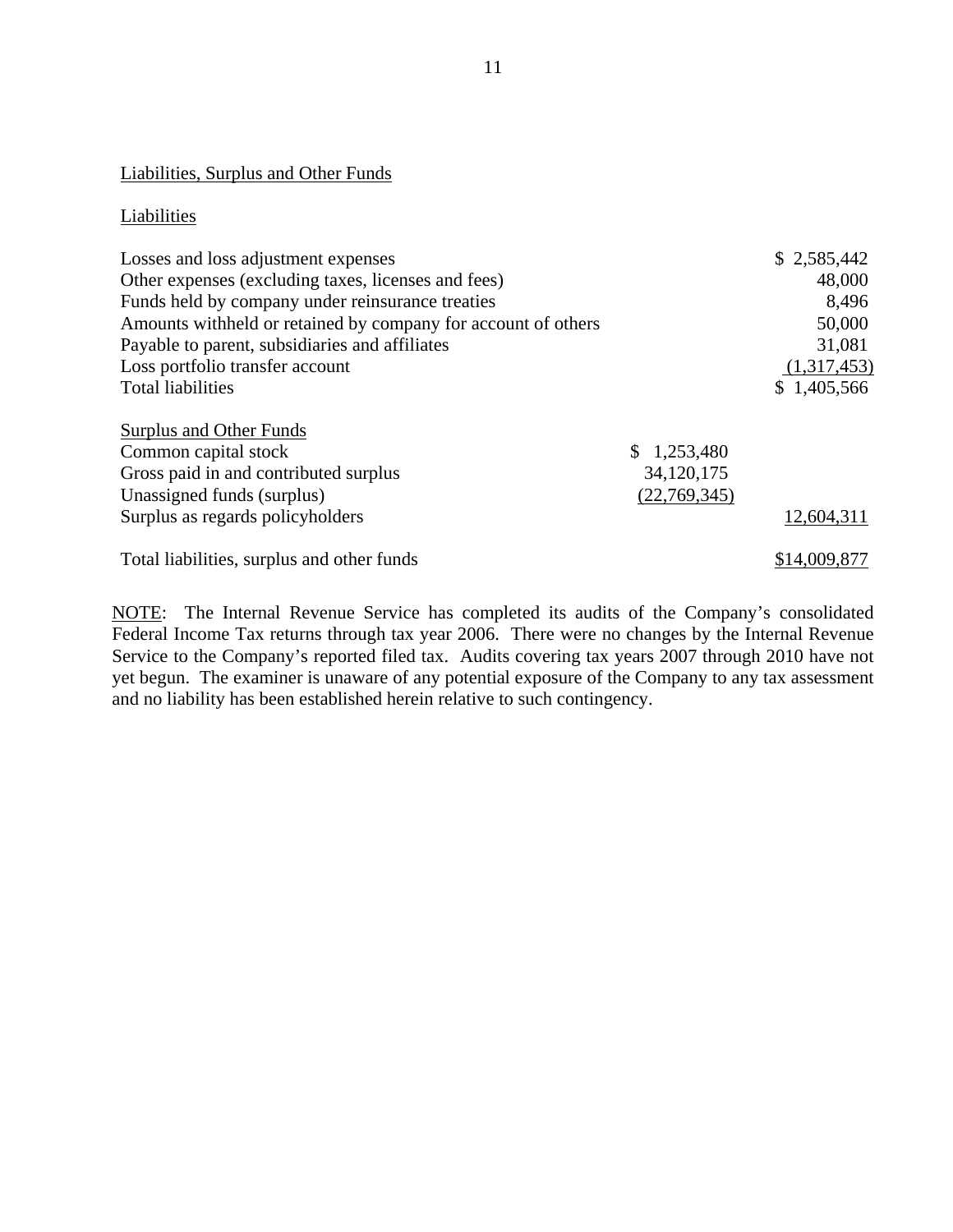#### B. Statement of Income

Underwriting Income

Surplus as regards policyholders increased \$2,425,821 during the five-year examination period January 1, 2006 through December 31, 2010, detailed as follows:

# Premiums earned  $\sim$  0 Deductions: Losses and loss adjustment expenses incurred Other underwriting expenses incurred \$2,464,643 886,902 Total underwriting deductions 3,351,545 Net underwriting loss  $\{(3,351,545)\}$ Investment Income Net investment income earned Net realized capital gain \$2,802,442 352,175 Net investment gain 3,154,617 Other Income Loss portfolio transfer Reinsurance balances charged off Miscellaneous expense Recovery of escheated funds \$2,212,640 (127,514) 4,620 2,021 Total other income 2,091,767 Net income before dividends to policyholders and before federal and foreign income taxes \$ 1,894,839 Federal and foreign income taxes incurred 0 Net income  $$ 1,894,839$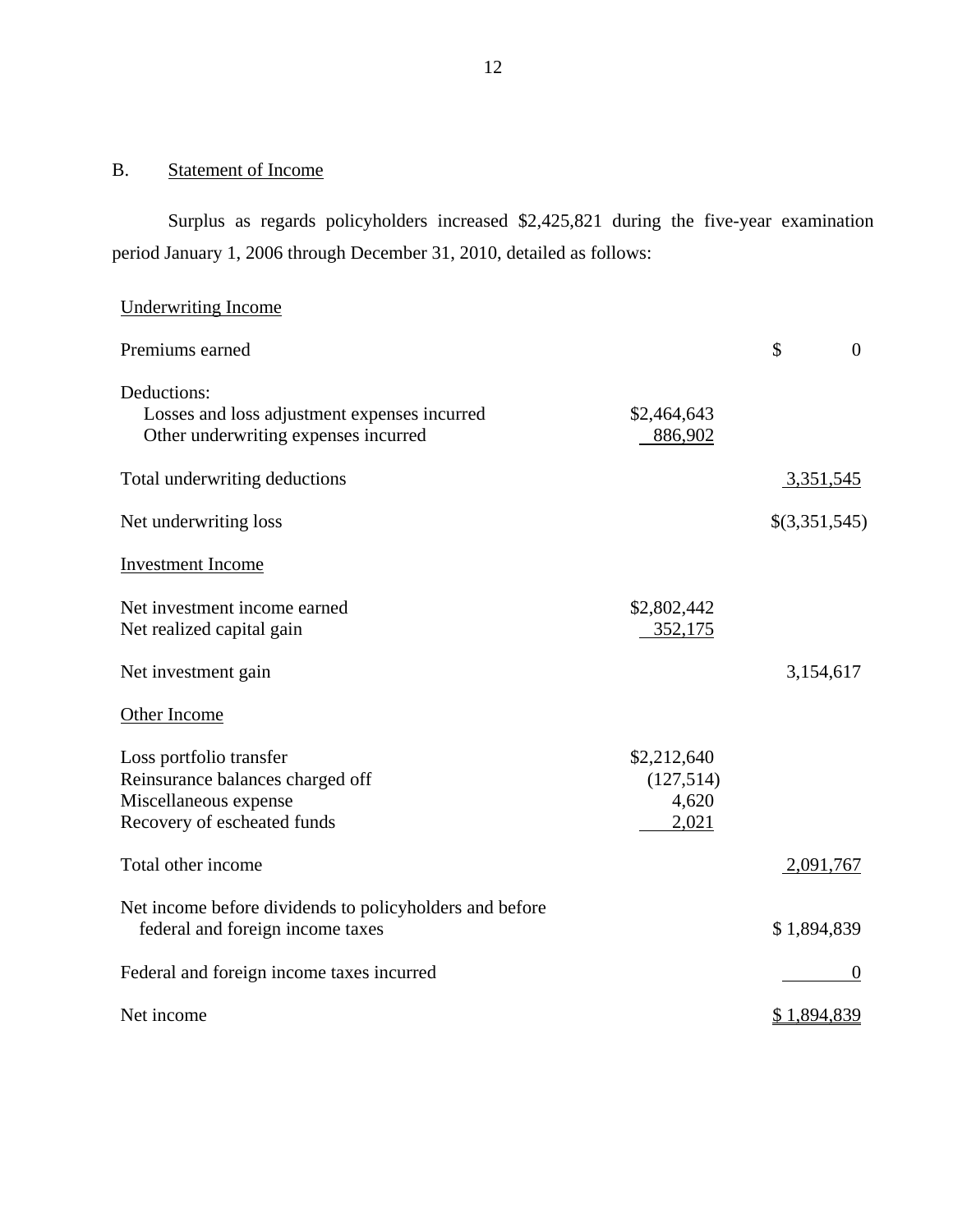#### Capital and Surplus Account

| Surplus as regards policyholders per report on<br>examination as of December 31, 2005 |                                  | \$10,178,489 |
|---------------------------------------------------------------------------------------|----------------------------------|--------------|
|                                                                                       | Gains in<br>Surplus              |              |
| Net income<br>Net unrealized capital gains<br>Change in non admitted assets           | \$1,894,839<br>51,757<br>479,225 |              |
| Net increase in surplus                                                               | \$2,425,821                      | 2,425,821    |
| Surplus as regards policyholders per report on<br>examination as of December 31, 2010 |                                  | 2.604.       |

#### **4. LOSSES AND LOSS ADJUSTMENT EXPENSES**

The examination liability for the captioned items of \$2,585,442 is the same as reported by the Company as of December 31, 2010. The examination analysis was conducted in accordance with generally accepted actuarial principles and practices and was based on statistical information contained in the Company's internal records and in its filed annual statements.

#### **5. LOSS PORTFOLIO TRANSFER**

Effective April 1, 1988, the Company entered into a loss portfolio transfer agreement with its immediate parent, Northwestern National Insurance Company (the "reinsurer"), whereby the reinsurer assumed 100% of the net retained liability of the Company on business previously written by the Company and classified as public entity liability.

As used in the agreement, the term "Net Retained Liability" means the remaining portion of the Company's gross liability on each policy after deduction of recoveries from all reinsurance other than the reinsurance provided under the agreement.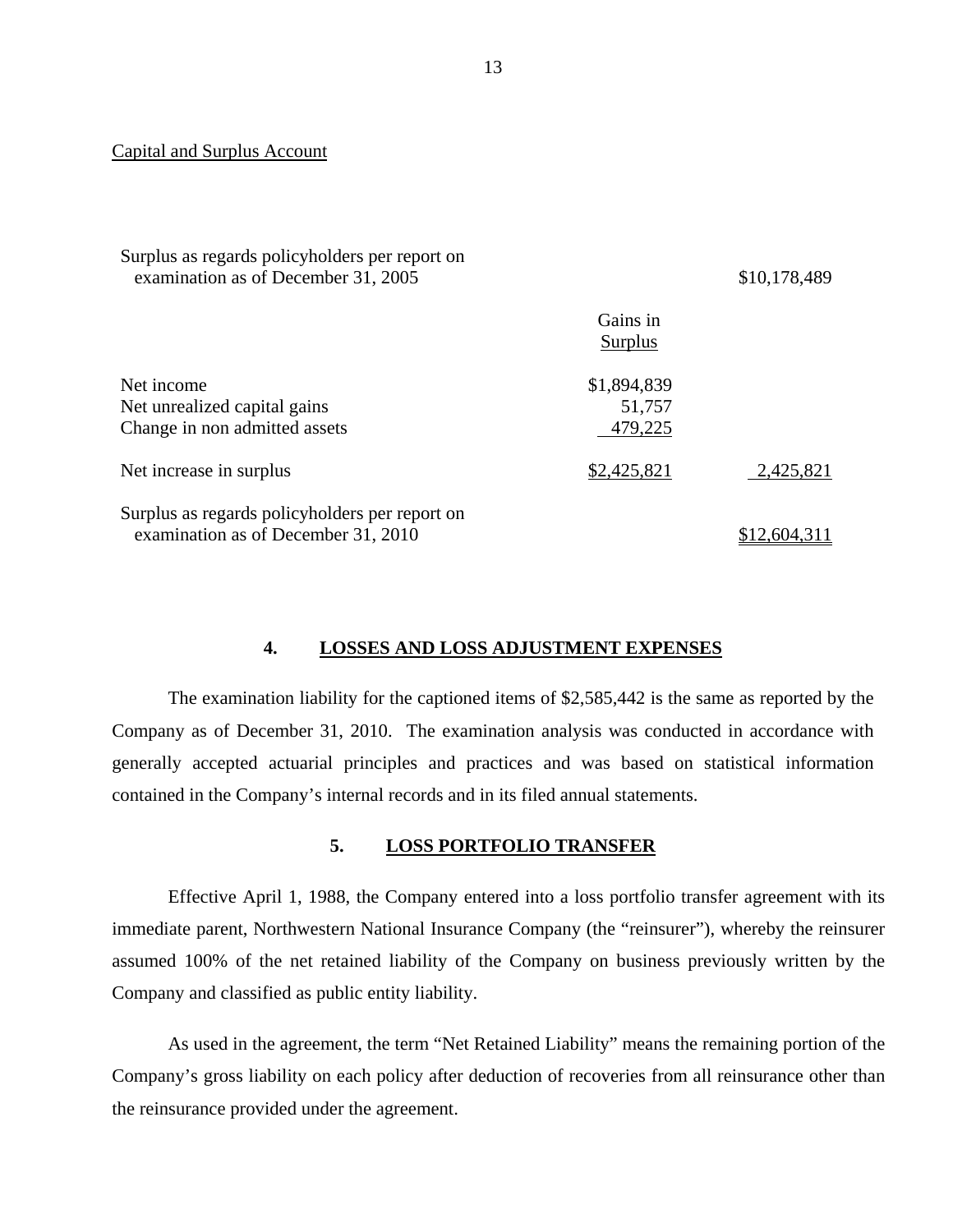Pursuant to the agreement, the Company transferred initial reserves in the amount of \$20,642,725, for which it paid an initial consideration of \$16,971,017, resulting in an initial gain of \$3,671,708 at inception. As of the examination date, losses and allocated loss adjustment expenses transferred under this agreement have been paid in the amount of \$14,272,834 with reserves outstanding of \$1,317,453 for a total of \$15,590,287 of losses incurred. The agreement was accounted for by the Company as retroactive reinsurance pursuant to the provisions of Department Regulation 108.

It is noted that NNIC entered rehabilitation in the State of Wisconsin in March 2007.

#### **5. COMPLIANCE WITH PRIOR REPORT ON EXAMINATION**

The prior report on examination contained five recommendations as follows (page numbers refer to the prior report):

#### ITEM PAGE NO.

#### A. Holding Company System

It is recommended that the Company submit the commutation agreement with its parent, Northwestern National Insurance Company to the Department in accordance with Section 1505(d) of the New York Insurance Law. 8

The Company has complied with this recommendation.

- B. Accounts and Records
	- i. It is recommended that the Company maintain the minimum required capital investments pursuant to Section 1402 of the New York Insurance Law. 9

The Company has complied with this recommendation.

ii. It is recommended that the Company revise its custodial agreement to comply with the NAIC Financial Examiners Handbook Part 1 Section IV - J. 11

The Company has complied with this recommendation.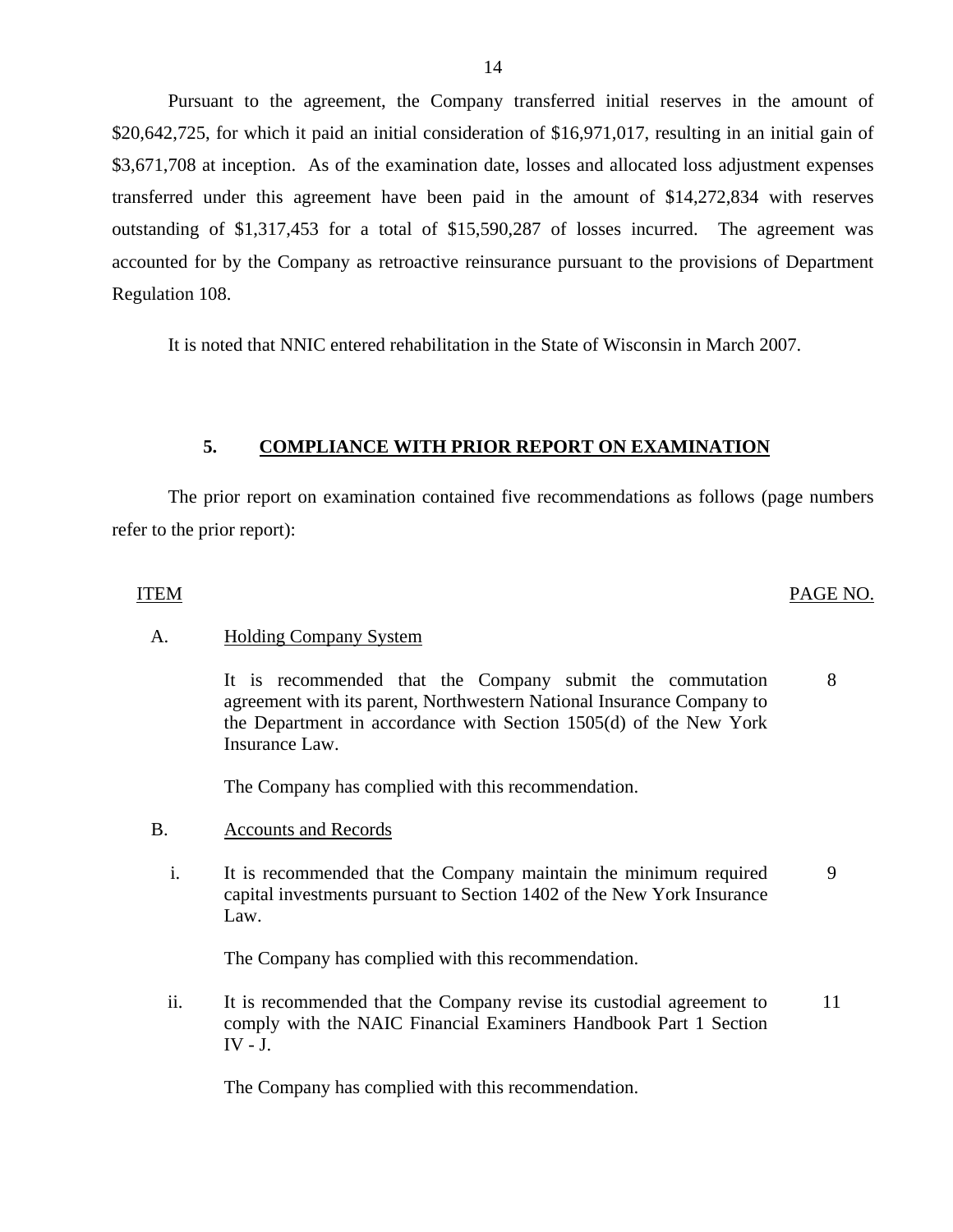iii. It is recommended that the Company ensure that the contract with its CPA firm complies with the requirements of Department Regulation 118. 12

The Company has complied with this recommendation.

C. Amounts Recoverable from Reinsurers

> It is recommended that the Company non-admit amounts recoverable from reinsurers that are not likely to be collected, pursuant to the provisions of Section 1302(b) of the New York Insurance Law and SSAP 62, paragraph 56. 15

The Company has complied with this recommendation.

# **6. SUMMARY OF COMMENTS AND RECOMMENDATIONS**

#### ITEM

### PAGE NO.

- A. Account and Records
	- i. It is recommended that the Company amend its custodial agreement to reflect PNC Bank, N.A. as its current custodian. 8
	- ii. It is recommended that the Company amend its investment management agreement to reflect PNC Bank, N.A. as its current investment management company. 9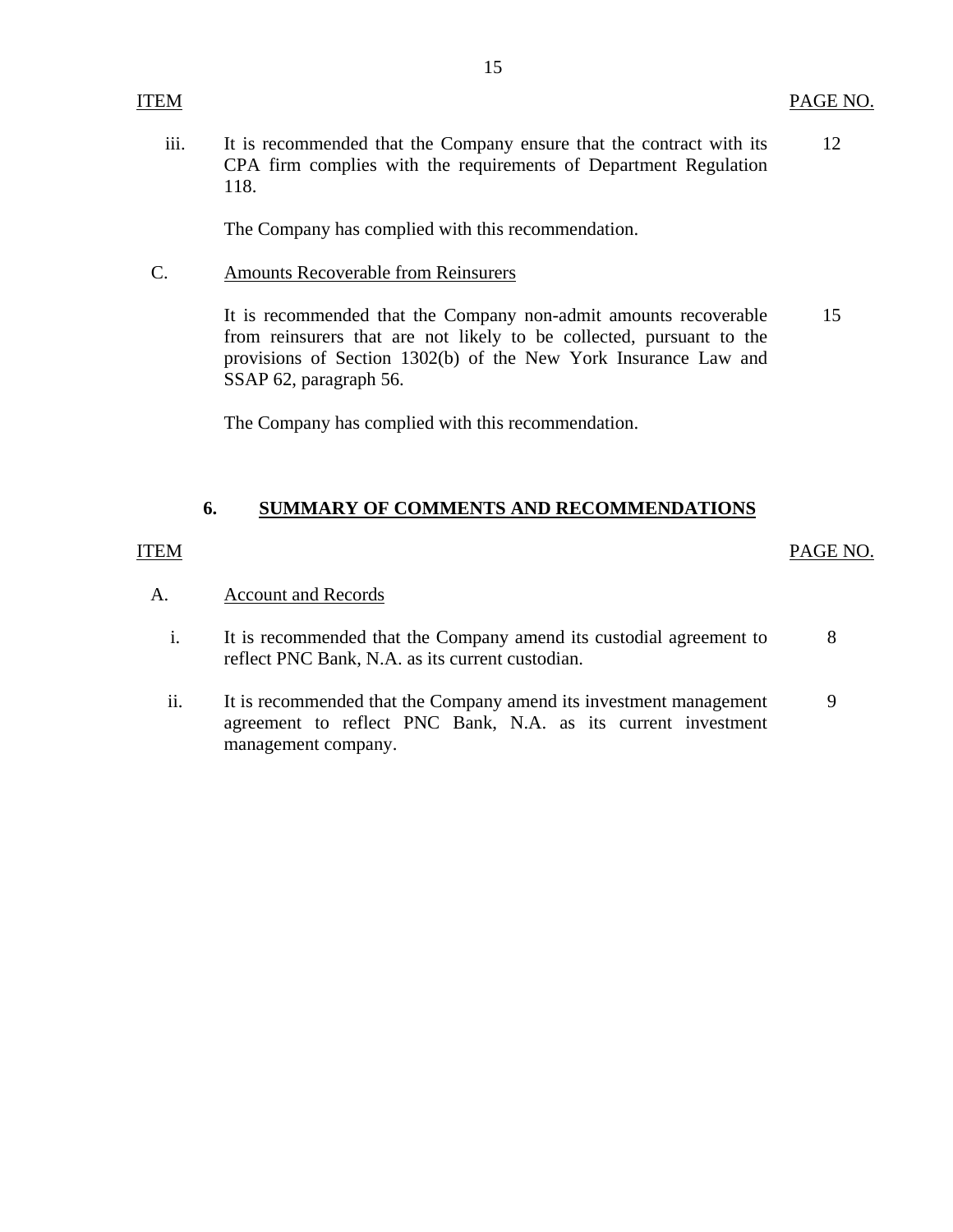Respectfully submitted,

 $\sqrt{s}$  Adebola Awofeso, Senior Insurance Examiner

# STATE OF NEW YORK ) )ss: COUNTY OF NEW YORK )

ADEBOLA AWOFESO, being duly sworn, deposes and says that the foregoing report, subscribed by him, is true to the best of his knowledge and belief.

 $\sqrt{s/}$ 

Adebola Awofeso

Subscribed and sworn to before me

this  $\qquad \qquad$  day of  $\qquad \qquad$  , 2011.